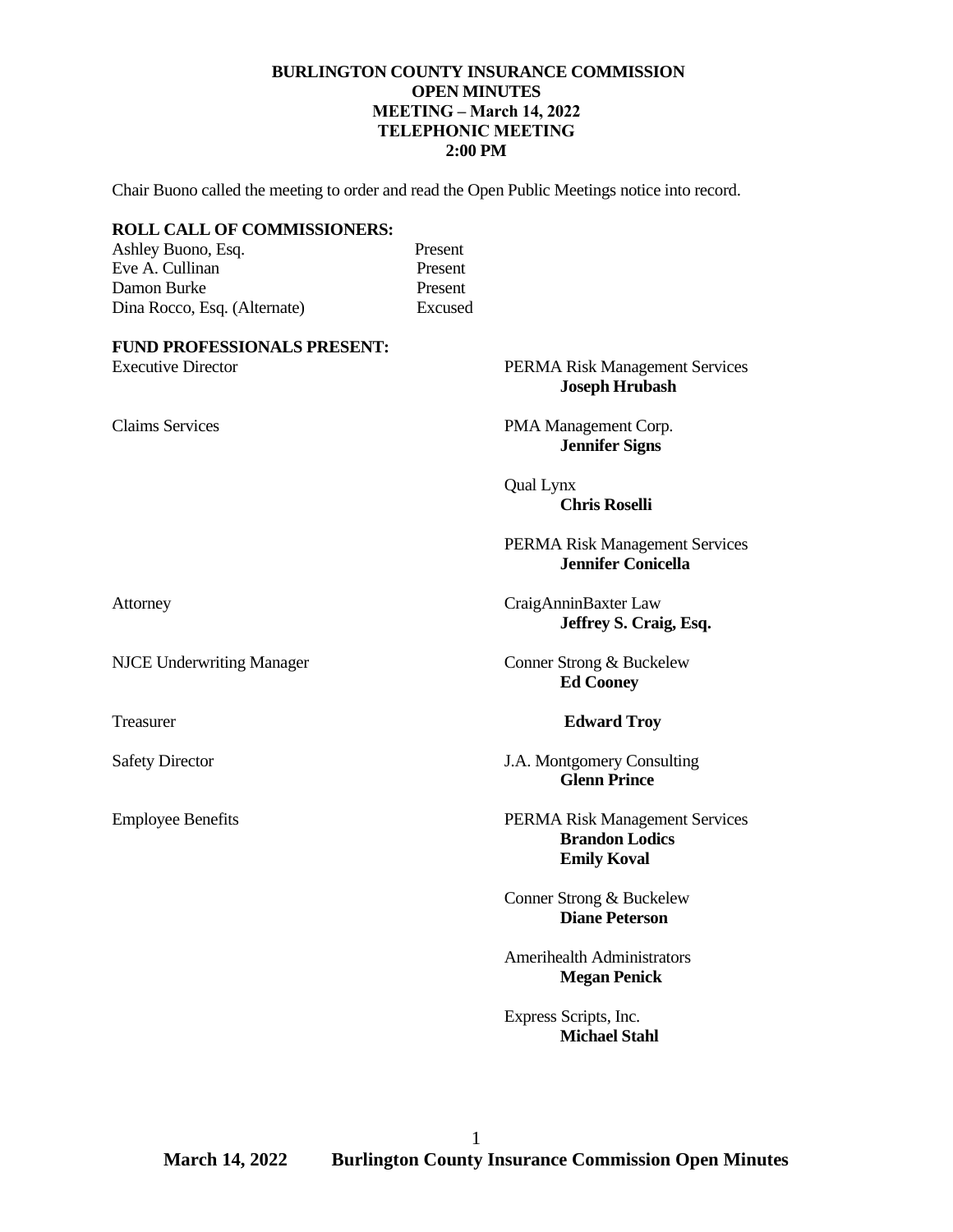**ALSO PRESENT:** Tom Reilly, J.A. Montgomery Bob Gemmell, Brown & Brown Joe Henry, Hardenbergh Insurance Group Jackie Cardenosa, PERMA Risk Management Services Cathy Dodd, PERMA Risk Management Services

#### **APPROVAL OF MINUTES:** OPEN AND CLOSED MINUTES OF FEBRUARY 14, 2022

#### **MOTION TO APPROVE OPEN AND CLOSED MINUTES OF FEBRUARY 14, 2022**

| Moved:  | Commissioner Cullinan         |
|---------|-------------------------------|
| Second: | <b>Commissioner Burke</b>     |
| Vote:   | 2 Ayes, 0 Nayes. 1 Abstention |

#### **CORRESPONDENCE: NONE**

#### **COMMITTEE REPORTS:**

**SAFETY COMMITTEE:** Mr. Prince reported the Safety Committee last met on January 20 at 10:00 AM via zoom. Mr. Prince advised the next meeting was scheduled for April 21 at 10:00 also via zoom. Mr. Prince said he would coordinate with Mr. Burke for the agenda topics and claims to be discussed at that meeting. Mr. Prince concluded his report unless there were any questions.

**CLAIMS COMMITTEE:** Ms. Conicella reported the Claims Committee did not meet this month, however there was one payment authority request to present in closed session. session. Ms. Conicella concluded her report unless there were any questions.

**EXECUTIVE DIRECTOR REPORT:** Executive Director advised his report was included in the agenda and he had two action items.

**2022 PLAN OF RISK MANAGEMENT:** Executive Director referred to a copy of a revised Plan of Risk Management which was included in the appendix section of the agenda. Executive Director reported the revised plan added the Active Assailant Coverage for the Burlington County Bridge Commission, Rowan College at Burlington County and Burlington County including the Board of Social Services. Executive Director said the plan was also revised to add the Medical Malpractice Coverage for the Burlington County Special Services School District. Executive Director noted the changes were highlighted. Executive Director asked Mr. Cooney if he had any comments. Mr. Cooney said if anyone had any questions on the Plan of Risk Management, they should reach out to him and thought the best update for the 2022 renewal was the presentation he gave last month to the members of the NJCE.

#### **MOTION TO APPROVE RESOLUTION 18-22, PLAN OF RISK MANAGEMENT**

| Moved:                 | Chair Buono                  |
|------------------------|------------------------------|
| Second:                | <b>Commissioner Cullinan</b> |
| <b>Roll Call Vote:</b> | 3 Ayes, 0 Nayes              |

**EMPLOYEE DISHONESTY COVERAGE**: Executive Director reported the Employee Dishonesty Coverage with Selective Insurance Company renewed on April 5, 2022. Executive

2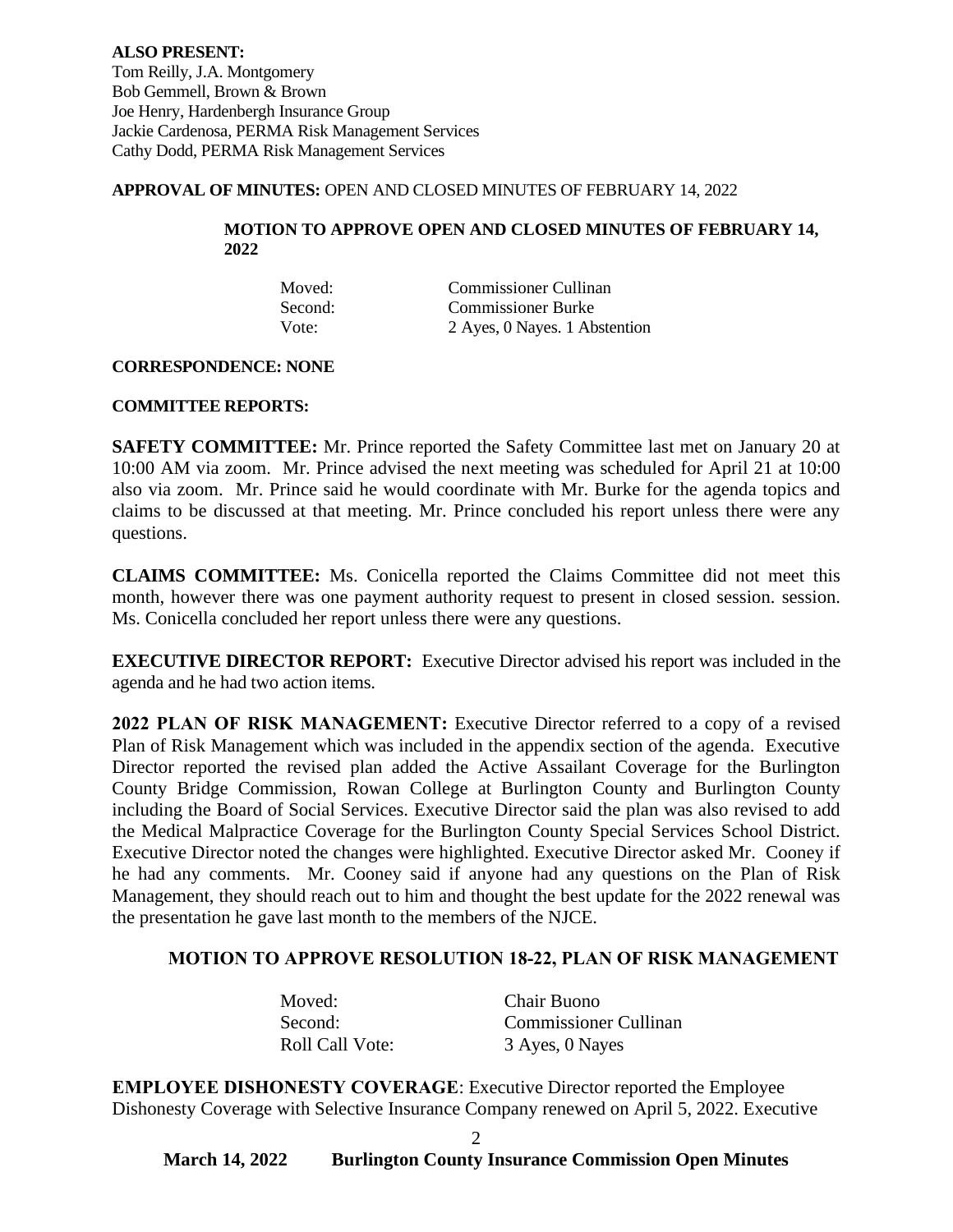Director advised the policy covered the positions of Executive Director, Third Party Administrator and Treasurer with a limit per loss of \$1,000,000 with a \$10,000 deductible. Executive Director noted the annual premium was \$1,704 and there was a slight increase in premium of \$18.00. Executive Director noted the premium for the renewal would be paid out of the Miscellaneous and Expense Account and appeared on this month's bill list.

### **MOTION TO APPROVE EXPENDITURE FOR EMPLOYEE DISHONESTY COVERAGE IN THE AMOUNT OF \$1,704**

| Moved:          | Chair Buono                  |
|-----------------|------------------------------|
| Second:         | <b>Commissioner Cullinan</b> |
| Roll Call Vote: | 3 Ayes, 0 Nayes              |

**ESAFETY THREE COURSE PACKAGE TRAINING**: Executive Director reported we received a request from the County to assist in the eSafety Three Course Package Training Program costs for 2022 for the Board of Social Services. Executive Director said the Commission has paid for this course previously. Executive Director advised the package would include 258 users for a total cost of \$2,064. Executive Director noted the expense would be allocated in the 2022 budget under the Miscellaneous and Expense Account and appeared on this month's bill list.

### **MOTION TO AUTHORIZE THE COST OF \$2,064 FOR THE ESAFETY THREE COURSE PACKAGE TRAINING PROGRAM FOR 2022 FOR THE BOARD OF SOCIAL SERVICES**

| Moved:          | Chair Buono               |
|-----------------|---------------------------|
| Second:         | <b>Commissioner Burke</b> |
| Roll Call Vote: | 3 Ayes, 0 Nayes           |

**CERTIFICATE OF INSURANCE REPORTS:** Executive Director referred to copies of the certificate of insurance issuance reports from the NJCE listing those certificates issued during the month of February which was included in the agenda. Executive Director advised there were (4) four certificates issued during February. In response to Executive Director's inquiry, Mr. Burke advised he did not have any questions on the report.

#### **MOTION TO APPROVE THE CERTIFICATE OF INSURANCE REPORT**

| Moved:          | <b>Commissioner Burke</b> |
|-----------------|---------------------------|
| Second:         | Chair Buono               |
| Roll Call Vote: | 3 Ayes, 0 Nayes           |

**NJ COUNTIES EXCESS JOINT INSURANCE FUND (NJCE):** Executive Director reported the NJCE conducted its Reorganization Meeting on February 24, 2022 and referred to a written summary report of the meeting which was included in the agenda. Executive Director advised the Board of Commissioners renewed certain professional contracts as well as the Origami underwriting data base contract. Executive Director said the NJCE was scheduled to meet again on Thursday, April 28, 2022 at 9:30 AM via Zoom.

**2022 BUDGET DELTA:** Executive Director reported the NJCE Finance Committee met on February 22, 2022 to discuss the 2022 Budget Delta in the amount of \$744,455. Executive Director referred to a copy of the agenda explaining the 2022 Budget Delta and the payment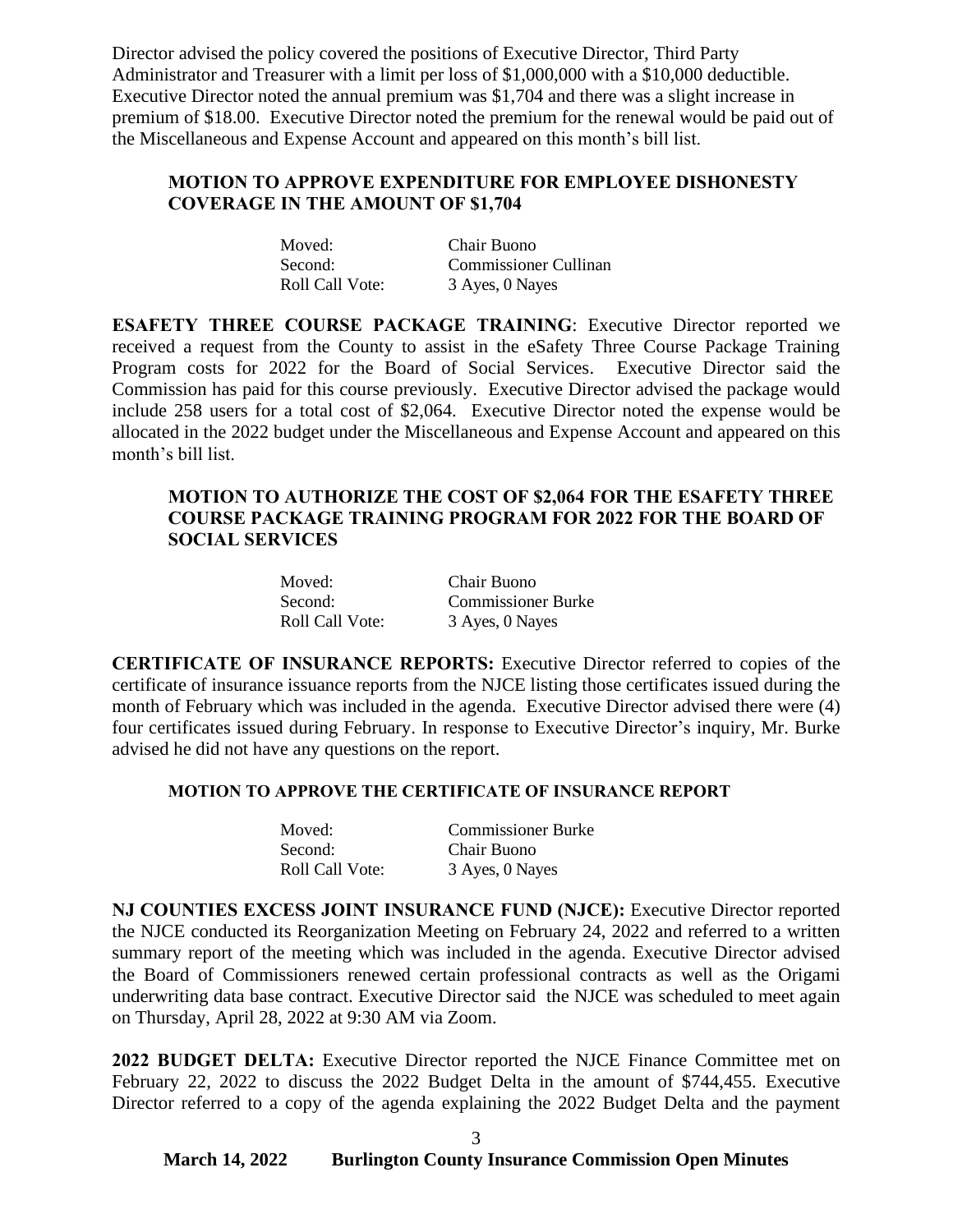options for the member Counties and Insurance Commissions. Executive Director advised the Board of Commissioners agreed with the Finance Committee's recommendation to charge an additional assessment. Executive Director said the agenda also included a copy of the Ancillary Coverages Reconciliation to Actual for the members of the Burlington County Insurance Commission. Executive Director reviewed the payment options and advised the Fund Office would confirm the payment option with each member entity. Executive Director asked if anyone had any questions and asked Mr. Cooney to comment. Mr. Cooney explained the challenges in the cyber market especially for public entities noting deductible were increasing at a rapid rate and limits were being reduced. Mr. Cooney said the NJCE Cyber Task Force met last week to discuss further steps and indicated there would be a lot of communication to all members explaining what the current cyber risks are and what controls they were recommending. Mr. Cooney asked if there were any comments or questions, and he would be glad to help any way he can.

Chair Buono said that after the NJCE meeting she did bring this to the attention of her CFO. In response to Chair Buono's comment regarding the payment options, Ms. Dodd advised she would send an e-mail within the next week to ten days to the member entities regarding their preference for the payment options. Executive Director referred to a copy of the breakdown for each member entity and noted the amount due from the County. In response to Executive Director's inquiry, Ms. Dodd said the credit for the College would be applied to their assessment bill.

Commissioner Burke said he knew that Cowbell was meeting with different counties to access the IT Department and asked if they would provide a report basically pointing out potential weaknesses that need to be addressed. Mr. Cooney advised the company would call and discuss key items they noted on the application, do an external security scan of your system, and provide some vulnerabilities and feedback. Mr. Cooney advised they would do a follow up in a month.

**KEY TASKS FOR 2022**: Executive Director referred to a copy of the Key Tasks for 2022 which were included in the agenda. Executive Director said we made strides in providing underwriting information over the past year, however there's still some more work to be done. Executive Director reported we need to take a close look at the Key Tasks and make an effort to continue to obtain the information needed.

**NJCE CYBER TASK FORCE:** Mr. Cooney advised the Task Force issued a story focusing on Third Party Vulnerabilities, which was one of our top 3 causes of claims. Mr. Cooney said the bulletins should be shared with the IT Department. In response to Commissioner Cullinan's inquiry, Mr. Cooney advised the bulletins were included in the agenda and on the website. Mr. Cooney advised they did collect contact information from the IT staff for the Cyber Task Force so he could include them on a distribution list members have experienced. Mr. Conney said we finished the story of pointing to which NJCE Cyber Program items directly addressed the four claims examples.

**BCIC PROPERTY & CASUALTY FINANCIAL FAST TRACK:** Executive Director reported the December Financial Fast Track was included in the agenda. Executive Director advised as of December 31, 2021 there was a surplus of \$4,220,616. Executive Director referred to line 10 of the report, "Investment in Joint Venture" and indicated \$1,380,774 of the surplus was the BCIC's share of the NJCE equity. Executive Director noted the cash amount was \$6,293,211.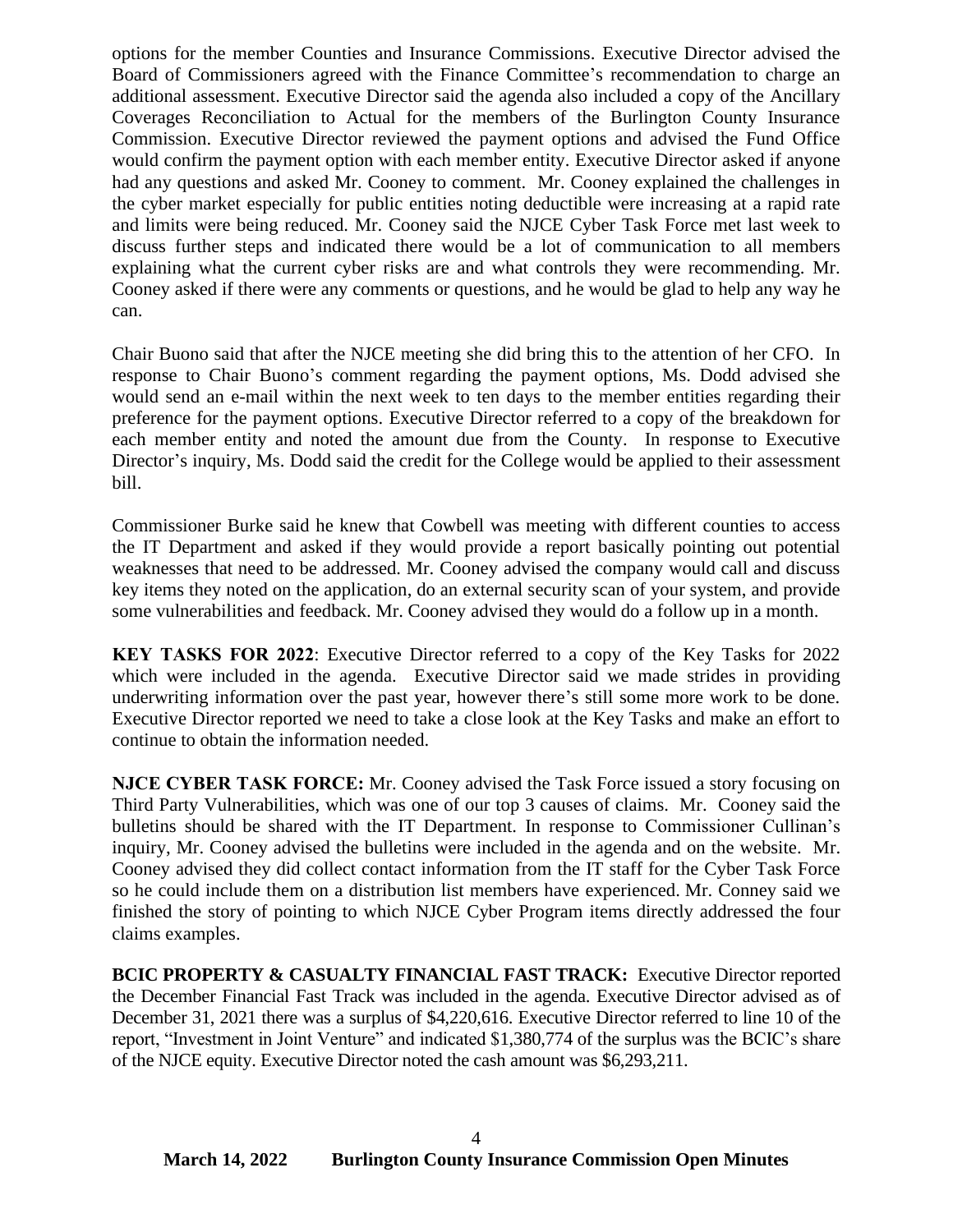**NJCE PROPERTY & CASUALTY FINANCIAL FAST TRACK:** Executive Director reported the December Financial Fast Track for the NJCE was included in the agenda. As of December 31, 2021 the NJCE had a surplus of \$14,368,342. Executive Director noted the total cash amount was \$30,590,981. Executive Director reported line 7 of the report "Dividend" presented the figure released by the NJCE of \$5,857,551. Executive Director asked if there were any questions on the Financial Fast Tracks.

**CLAIMS TRACKING REPORTS**: Executive Director reported the claims tracking reports as of December 31, 2021 were included in the agenda. Executive Director reviewed the reports with the Commission.

**AVASCI TECHNOLOGY:** Executive Director reported a NJCE Member County was using new technology that combines biomechanical data from motion capture cameras with an artificial intelligence-based movement algorithm to detect falsified or exaggerated injury and workers' compensation claims. Executive Director advised AvaSci provided a virtual demonstration during the Best Practices Webinar and provided an in-person demonstration to representatives of Gloucester and Cumberland Counties. Commissioner Cullinan suggested scheduling a demonstration for the Commissioners, Labor Counsel and HR Director. Commissioner Cullinan asked Ms. Dodd to reach out to Ms. Kelly of her office to set something up. Executive Director noted PMA was in attendance and they work with Monmouth County. In response to Executive Director's comment, Ms. Signs provided a brief overview of the success Monmouth County has with AvaSci. Commissioner Cullinan said she would reach out to Ms. O'Conner and mentioned they could not participate in a meeting until the end of April.

**2022 MEETING SCHEDULE:** Executive Director advised the Commission was not scheduled to meet in April and we needed to schedule a meeting for May. Executive Director advised if the Commissioners wanted to meet in person, the Board Room was available on Monday, May 9 at 2:00 PM. Chair Buono agreed to set up an in-person meeting as we have done in the past.

### Executive Director's Report Made Part of Minutes

### **EXECUTIVE DIRECTOR'S REPORT -BENEFITS**

### **FINANCIAL PROCEDURES**

• **Financial Fast Track** – The January 2022 financials will be available at the meeting

Mr. Lodics reviewed the financial fast track through January 31, 2022 which illustrated a profitable month just under \$700,000. The surplus is also very strong with almost 4 months of claims.

**RISK MANAGEMENT PLAN -** At the previous meeting, the Commission agreed to remove the Claim Appeal language from the Risk Management Plan as the process is covered in the member plan document. Mr. Lodics said the fiduciary was not changed in the plan document and removed the prior.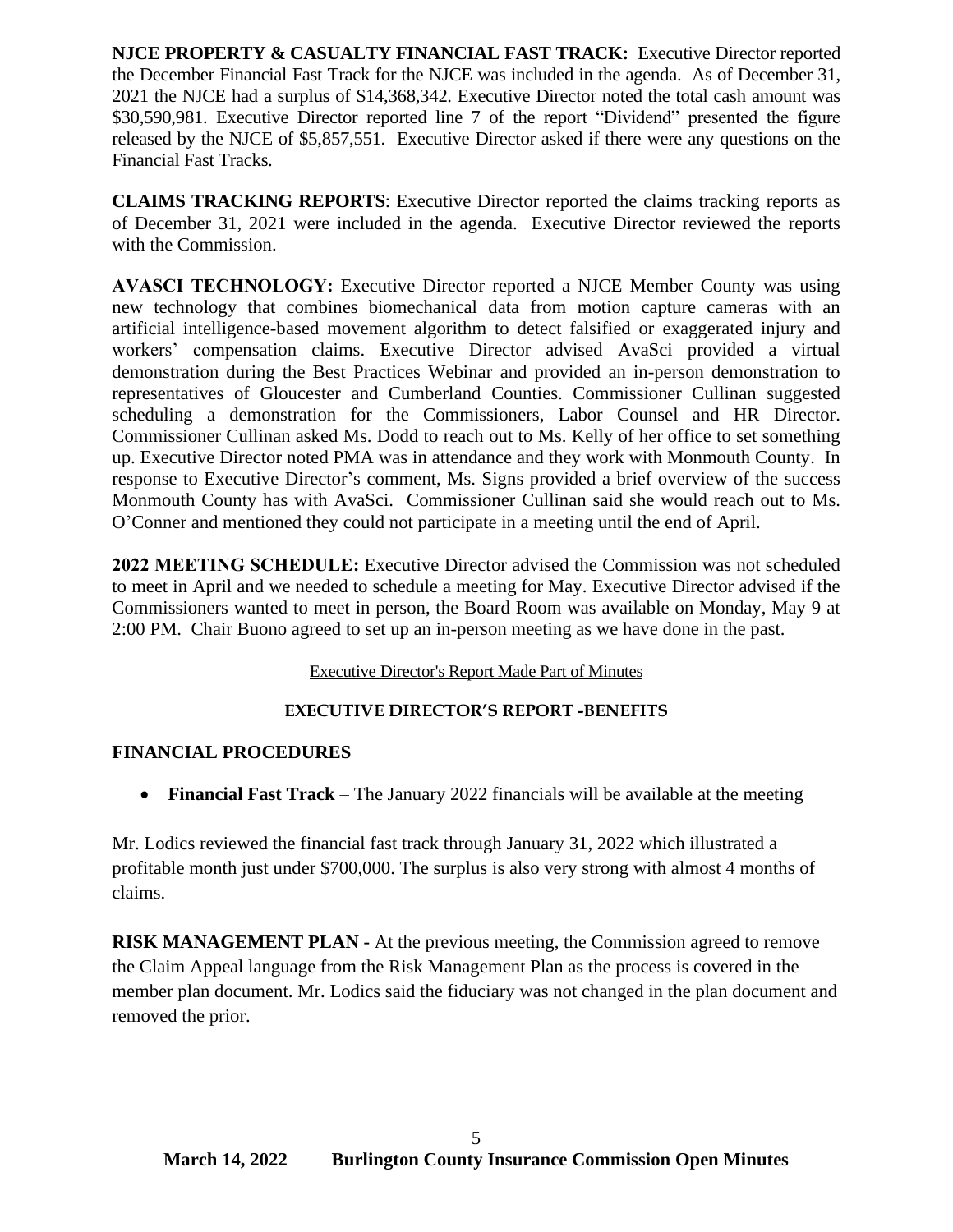## **MOTION TO APPROVE THE RISK MANAGEMENT PLAN, RESOLUTION 19-22, AS OUTLINED.**

| Moved:          | <b>Commissioner Burke</b> |
|-----------------|---------------------------|
| Second:         | Commissioner Cullinan     |
| Roll Call Vote: | 3 Ayes, 0 Nayes           |

**Coverage Updates –** Ms. Peterson reviewed the consultant report.

### Covid-19 Oral Prescriptions

The Food & Drug Administration has approved two (2) oral antiviral medications for Emergency Use Authorizations (EUA). With an EUA certification, plan sponsors are expected to cover the medications with a \$0 copay. The Government will purchase the medications and distribute them to local pharmacies for adjudication through pharmacy plans (Express Scripts). The approved functions of these medications are to assist in reducing the severity of complications resulting from COVID-19 in individuals who test positive with present symptoms. Today, the medications will require a prescription from a physician for access.

- 1- Pfizer Paxlovid
- 2- Merck Molnupiravir

Ms. Peterson said the Government has purchased this drug, but the member will pay filling fees.

Express Scripts has proactively begun updating its adjudication systems to ensure plans meet the expectations of the Federal Government:

Associated Costs:

- o Plan \$0 Ingredient cost during the period that the medications are purchased by the Federal Government
- o Member \$0 copay
- o Program Fee \$2.50 per prescription
- o Dispensing Fee TBD; additional legislative guidance is needed for local pharmacies

Plan Impact:

- o Addition of medications to covered Formulary
- o Member educational pieces (included in agenda)
- $\circ$  Quantity Limit 1 course of treatment every 180 days

### **Legislative Review**

At Home COVID-19 Testing- The Biden Administration issued a mandate which became effective January  $15<sup>th</sup>$ , 2022, requiring the coverage of At Home/Over the Counter COVID-19 test kits by Employer-sponsored health plans. Ms. Peterson said that we should have a count by the next meeting of how many the Commission purchased.

#### Coverage Highlights:

- $\circ$  Date Beginning January 15<sup>th</sup>, 2022, going forward
- o Network Legislation encourages healthcare insurers to develop a network of locations at which the tests can be purchased with \$0 member cost-share at point of service

#### 6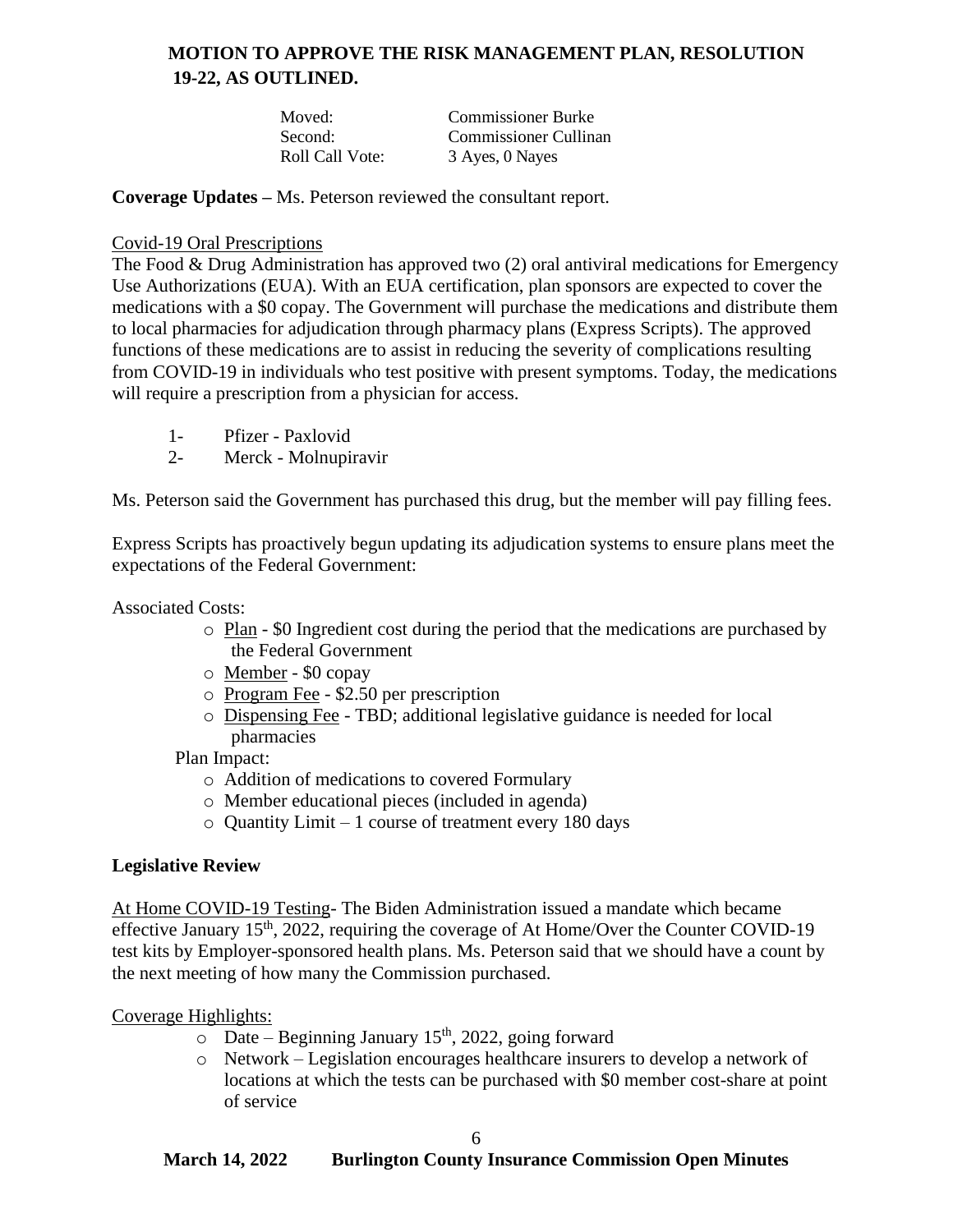- o Dollar Limit Up to \$12 per test
- o Quantity Limit Up to 8 tests per individual per 30 days

### ESI Highlights:

- $\circ$  Point of service option is now available for members to get tests at the pharmacy counter.
- o Mail Order options are also available through ESI.
	- Ordering for more than one participant must be done separately.
- o ESI will allow up to 8 tests per covered individual per 30 days, regardless of the source used to obtain the kits.
- o CSB provided communications for member distribution.

### FREE Tests from the Government

Effective Tuesday, January  $19<sup>th</sup>$ , anyone may visit www.COVIDTests.gov and arrange to have four (4) kits mailed to their home at no cost. There is a toll-free number available for those who may not have internet access to request tests, 800-232-0233 (TTY 888-720-7489). The tests should be shipped within seven days from the date of order. Access to free tests should help relieve employers and plan sponsors from absorbing these additional testing costs.

### **Compliance**

Mental Health Parity and Addiction Equality Act (MPAEA) - In December of 2020, Congress passed the Consolidated Appropriateness Act to Law. The law addresses how the DOL, HHS, and IRS will assess how well plan sponsors and insured plans are keeping up with compliance requirements under MHPAE (passed in 2008).

Plans and plan sponsors will be required to complete a detailed analysis of the benefit plan, confirming compliance.

On behalf of all self-insured groups, Conner Strong & Buckelew is working with our TPA and PBM partners to request assistance for our clients in providing the analysis.

Ms. Peterson said that the County is up to date with copays and design, but the Commission will be reviewing its compliance with quantity and quality.

Plan Document and SBC Review - CSB and the County conferenced on the findings of the SBC review in comparison with the 2022 Plan Document. Based on the findings and conference, the following plan clarifications or revisions are necessary:

| All Plans                          |             |                    |                                  |                            |             |
|------------------------------------|-------------|--------------------|----------------------------------|----------------------------|-------------|
| Benefit                            | AmeriHealth | 2022 Plan Document | Comment                          | Recommendation Resolution  |             |
| <b>Out of Network Fee Schedule</b> | 250% of     | 90% of Fair        | AmeriHealth has                  | Update the 2022 Update the |             |
|                                    | Medicare    |                    | confirmed that all Plan Document |                            | 2022 Plan   |
|                                    |             |                    | out of network                   | to match the               | Document to |
|                                    |             |                    | benefits are paid at AmeriHealth |                            | match the   |
|                                    |             |                    | 250% of Medicare system.         |                            | AmeriHealth |
|                                    |             |                    |                                  |                            | system.     |

Plan 2

All Plans

| Benefi | -<br>.5BC<br>)ra<br>. Senet * | Plan<br>$\sim$ 2002<br>. Document | .ommen | nendation<br>⊥umr<br>. н.<br>N | solu<br>чиот.<br>- K.C |
|--------|-------------------------------|-----------------------------------|--------|--------------------------------|------------------------|
|        |                               | $-0/$                             |        |                                |                        |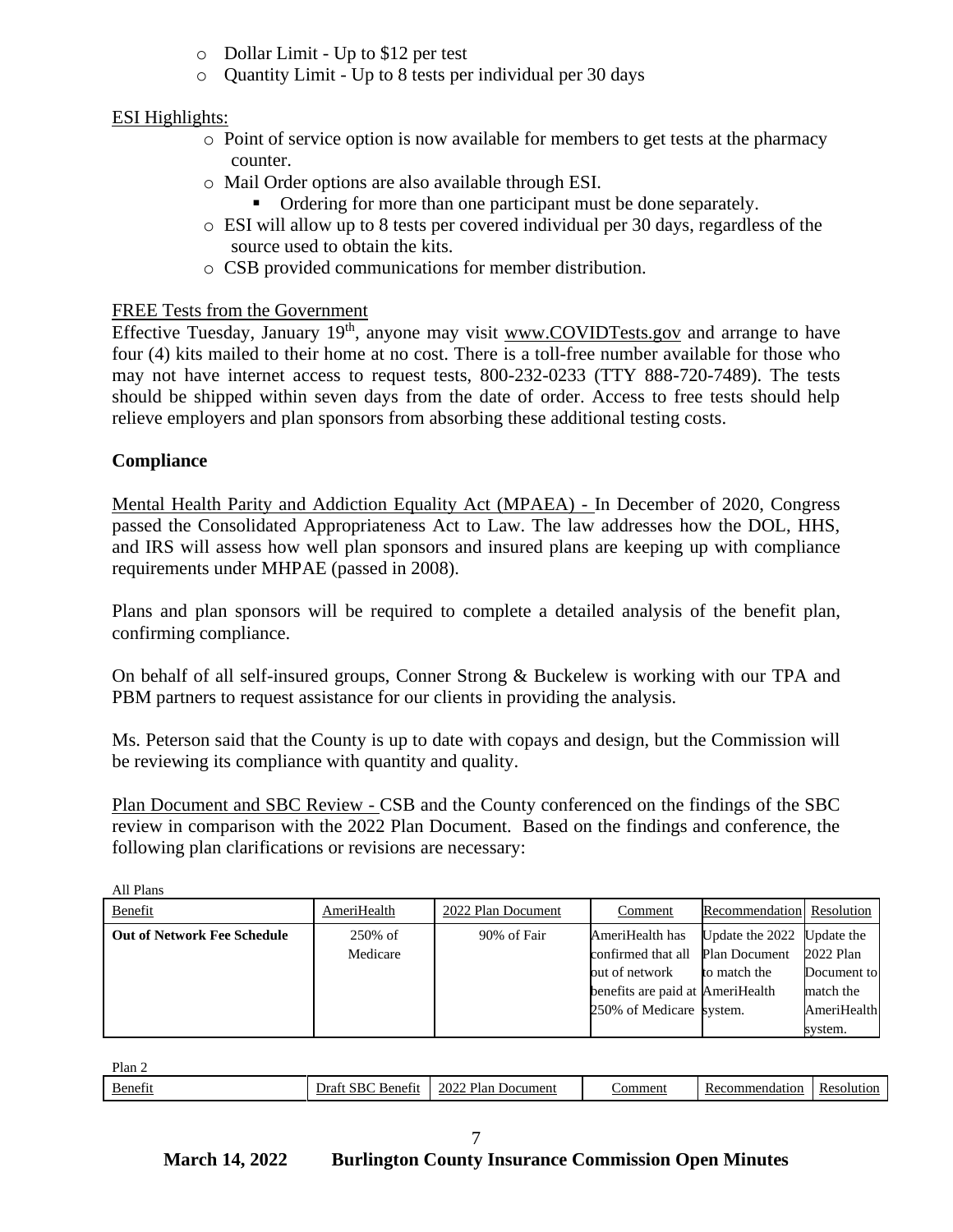| <b>Outpatient Services- Mental</b><br><b>Behavioral Health (In-</b><br>Network) | \$20 copay | \$35 copay | Based on the<br>federal audits on<br>MHPA compliance, match the<br>it is strongly<br>recommended to<br>align the MH and<br>SA benefits copays<br>with primary care<br>copays. | Update the 2022<br><b>Plan Document to</b><br>AmeriHealth SBC<br>and system. | Update the<br>2022 Plan<br>Document to<br>match the<br>AmeriHealth<br>SBC and<br>system. |
|---------------------------------------------------------------------------------|------------|------------|-------------------------------------------------------------------------------------------------------------------------------------------------------------------------------|------------------------------------------------------------------------------|------------------------------------------------------------------------------------------|
| <b>Outpatient Services- Substance</b><br><b>Abuse (In-Network)</b>              | No charge  | \$35 copay | See comment above Update the                                                                                                                                                  | AmeriHealth<br>system and SBC to<br>charge a Primary<br>Care copay.          | Update the<br>AmeriHealth<br>system and<br>SBC to<br>charge a<br>Primary<br>Care copay.  |

Plan 3

| т кан э<br>Benefit                                                            | Draft SBC Benefit | 2022 Plan Document | Comment                                                                                                                                                                                                                                                      | Recommendation                                                                                                | Resolution                                                                                                                           |
|-------------------------------------------------------------------------------|-------------------|--------------------|--------------------------------------------------------------------------------------------------------------------------------------------------------------------------------------------------------------------------------------------------------------|---------------------------------------------------------------------------------------------------------------|--------------------------------------------------------------------------------------------------------------------------------------|
| <b>Urgent Care (Out of</b><br>Network)                                        | No Charge         | 20% coinsurance    | Urgent care service Update the<br>out of network<br>should follow all<br>other services out<br>of network. Only<br>services for life-<br>threatening<br>emergencies would<br>be covered at the<br>in-network benefit<br>level. These<br>services are usually | AmeriHealth<br>system and SBC to<br>charge the out-of-<br>network benefit<br>level for all other<br>services. | Update the<br>AmeriHealth<br>system and<br>SBC to<br>charge the<br>out-of-<br>network<br>benefit level<br>for all other<br>services. |
| <b>Outpatient Services-</b><br><b>Mental Health (In</b><br>Network)           | \$20 copay        | \$35 copay         | provided in the ER.<br>Based on the<br>federal audits on<br><b>MHPA</b><br>compliance, it is<br>strongly<br>recommended to<br>align the MH and<br>SA benefits copays<br>with primary care<br>copays.                                                         | Update the 2022<br>Plan Document to<br>match the<br>AmeriHealth SBC<br>and system.                            | Update the<br>2022 Plan<br>Document to<br>match the<br>AmeriHealth<br>SBC and<br>system.                                             |
| <b>Therapies: Rehabilitation</b><br>and Habilitation Services<br>(In-Network) | \$20 copay        | \$35 copay         | This service should Update the<br>align with<br>specialists visits;<br>however, future<br>services for ABA<br>therapies may<br>follow MHPA<br>compliance (more<br>to come on ABA<br>therapies)                                                               | <b>AmeriHealth</b><br>system and SBC to<br>charge the correct<br>copay.                                       | Update the<br>2022 Plan<br>Document to<br>match the<br>AmeriHealth<br>SBC and<br>system.                                             |

Premier Choice

| Benefit<br>$\sim$ $\sim$ $\sim$ $\sim$ $\sim$ | CDC<br>Aurrent<br>.313C | Plan<br>2022<br>Document | ∶omment | <b>I</b> Recommendation | Resolution |
|-----------------------------------------------|-------------------------|--------------------------|---------|-------------------------|------------|
|                                               | Benefit                 |                          |         |                         |            |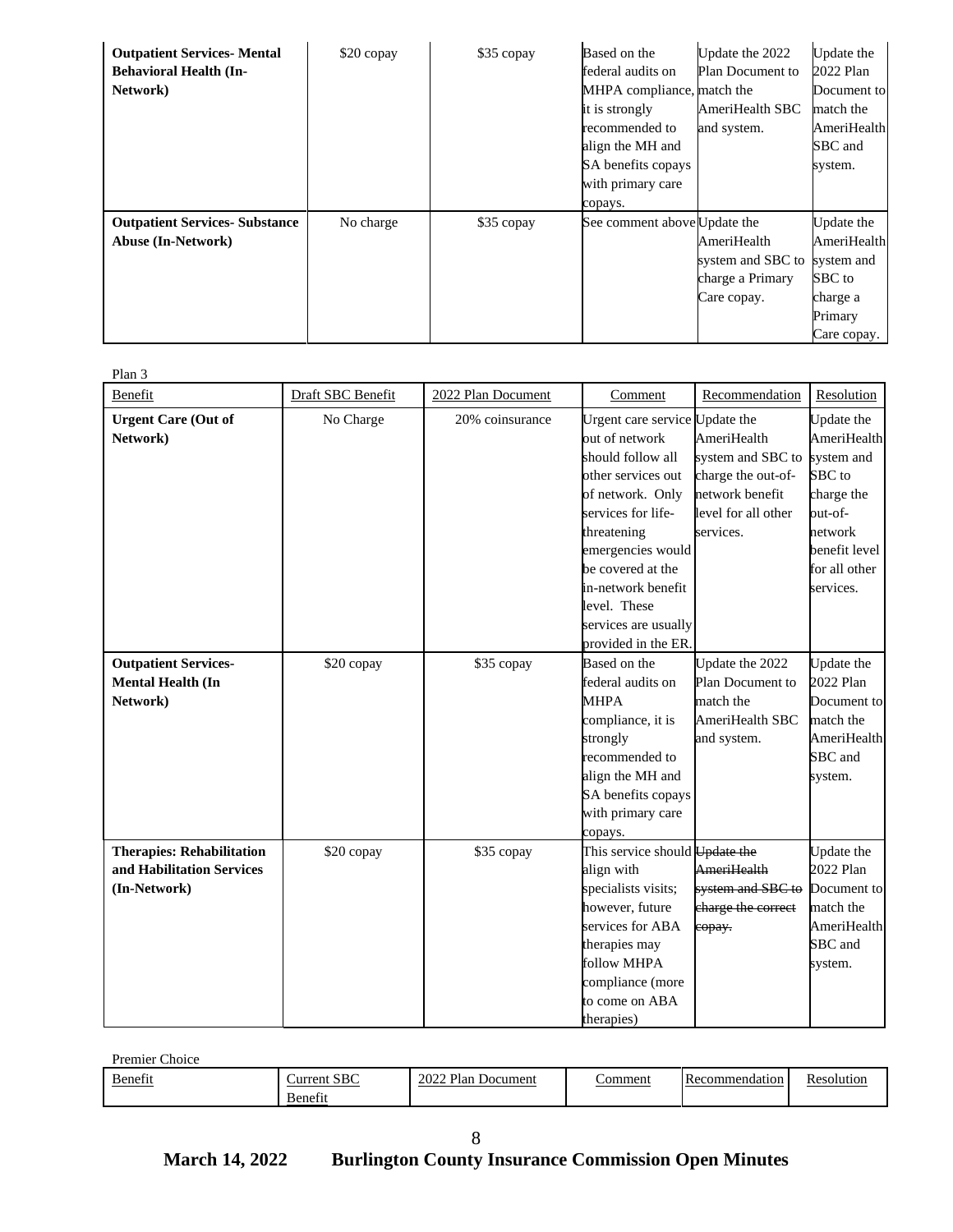| <b>Out of Pocket Maximum</b><br>(Tier 1)                       | \$0 Indv./ \$0 Fam | \$6,250 Indv./ \$12,500<br>Fam      | The Plan Document Update the<br>followed the<br>original MOOP<br>when ACA was<br>implemented. Plan Document limits.<br>cannot have a \$0.00<br>MOOP, or the plan<br>would be 100%<br>with zero copays. | AmeriHealth<br>system and SBC<br>to the Plan                                     | Update the<br>AmeriHealth<br>system and SBC<br>to the Plan<br>Document<br>limits.    |
|----------------------------------------------------------------|--------------------|-------------------------------------|--------------------------------------------------------------------------------------------------------------------------------------------------------------------------------------------------------|----------------------------------------------------------------------------------|--------------------------------------------------------------------------------------|
| Home health care (Tier 2<br>and $3)$                           | No Charge          | 50% coinsurance after<br>deductible | Cannot determine<br>why Tier 2 and Tier AmeriHealth<br>3 benefits do not<br>align with all other<br>benefits in the same benefits within the other benefits<br>Tiers.                                  | Update the<br>system and SBC<br>to align with other to align with<br>same Tiers. | Update the<br>AmeriHealth<br>system and SBC<br>within the same<br>Tiers.             |
| <b>Outpatient Services-</b><br><b>Substance Abuse (Tier 1)</b> | No Charge          | \$20 copay                          | Based on the<br>federal audits on<br>MHPA compliance, system and SBC<br>it is strongly<br>recommended to<br>align the MH and<br>SA benefits copays<br>with primary care<br>copays.                     | Update the<br>AmeriHealth<br>to charge a<br>Primary Care<br>copay.               | Update the<br>AmeriHealth<br>system and SBC<br>to charge a<br>Primary Care<br>copay. |

Ms. Peterson reviewed the plan doc and design differences, in particular the out of network fees. The Plan doc will be updated to reflect what Amerihealth has been processing. She said the County has reviewed the recommendations above, except the therapies which plan document language will stay and change Amerihealth's system copay.

### **MOTION TO ACCEPT THE REVISIONS AND/OR CORRECTIONS LISTED IN THE COMPARISON CHART REFLECTING THE DIFFERENCES BETWEEN THE AMERIHEALTH SBC AND THE BURLINGTON COUNTY 2022 PLAN DOCUMENT AND TO BE INCLUDED IN A RESOLUTION RETROACTIVE TO JANUARY 1, 2022 AT THE MAY MEETING**

Moved: Chair Buono Vote: 3 Ayes, 0 Nayes

Second: Commissioner Cullinan

#### **AmeriHealth Administrators**

#### No Surprise Billing Solution

On July 1<sup>st</sup>, 2021, the Biden-Harris Administration, through the U.S. Departments of Health and Human Services (HHS), Labor, and the Treasury, as well as the Office of Personnel Management, released interim final rules outlining specific requirements related to surprise billing. These rules implement certain provisions of the No Surprises Act, **which is a ban on surprise medical bills effective in 2022** that was enacted as part of the Consolidated Appropriations Act, 2021, signed into law in late 2020.

Solution – Ms. Peterson reviewed the solution below.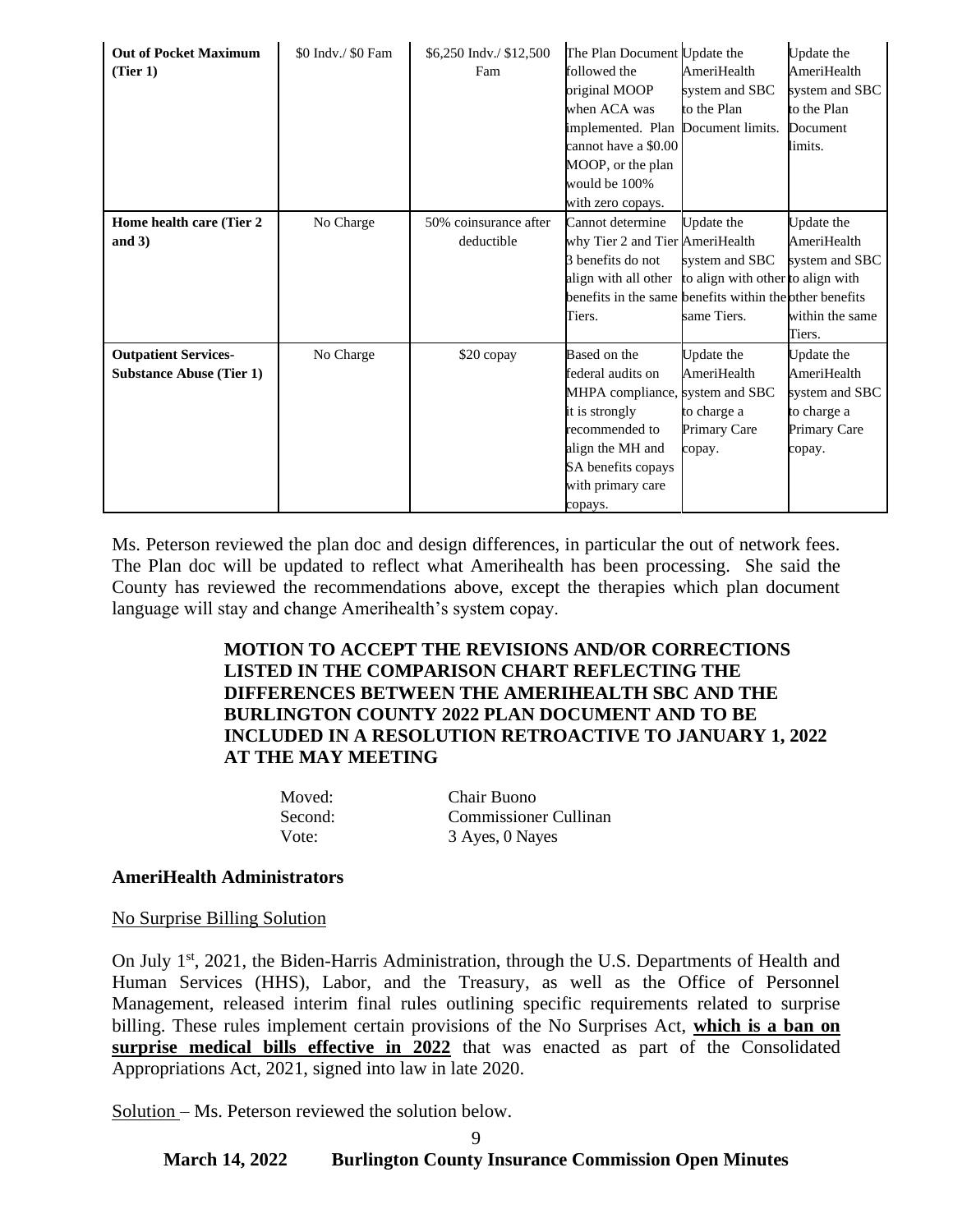AmeriHealth has developed a solution to protect the participants and comply with the Act. AmeriHealth will determine a Qualified Payment Amount (QPA) and negotiate with the provider to accept the QPA. AmeriHealth will handle all settlements/litigation for providers that will not accept the QPA. Today, The County plan holds the participant "harmless" by paying up to the billed amount for the non-elective and/or emergency services.

By implementing the AmeriHealth solution, The County would pay no more than what the payment would be today and, in negotiable cases, save from the billed amount. Conner Strong & Buckelew, in conjunction with AmeriHealth Administrators, recommends implementing AmeriHealth's "No Surprise Billing" solution.

Ms. Penick said that this will protect the members from out of network balance billing, or emergency out network billing. This will protect the Commission, as well.

#### **MOTION TO ACCEPT THE CONNER STRONG & BUCKELEW RECOMMENDATION TO IMPLEMENT THE AMERIHEALTH "NO SURPRISE BILLING" SOLUTION TO BE MEMORALIZED IN A RESOLUTION AT THE MAY MEETING**

| Moved:  | Chair Buono           |
|---------|-----------------------|
| Second: | Commissioner Cullinan |
| Vote:   | 3 Ayes, 0 Nayes       |

**AMERIHEALTH ADMINSITRATORS** – Ms. Penick reviewed the Amerihealth reports for January included in the agenda.

In response to Mr. Troy, Ms. Penick said that the there is no utilization through MDLIve, but there is telephonic visits through the provider office. She said the Commission is pay \$0.70 PEPM for the MDLive service. She suggestion flyers and additional member letters. She reviewed the program in more detail.

Ms. Peterson said that the MDLIve was initiated during the shutdown of the Pandemic and to keep it live during the emergency orders. Once we know when the public emergency is lifted, the Commission can consider removing the program.

**EXPRESS SCRIPTS –** Mr. Stahl reviewed the January claims report which was included in the

Benefits Executive Director's Report Made Part of Minutes

**TREASURER REPORT:** Mr. Troy reported the March Bills Lists included in the agenda were for Property & Casualty and Health. Mr. Troy advised he reviewed the resolutions and recommended payment.

### **MOTION TO APPROVE RESOLUTION 20-22, MARCH P&C BILLS LIST AND RESOLUTION 21-22 MARCH HEALTH BILLS LIST**

Moved: Chair Buono

Second: Commissioner Burke Roll Call Vote: 3 Ayes, 0 Nayes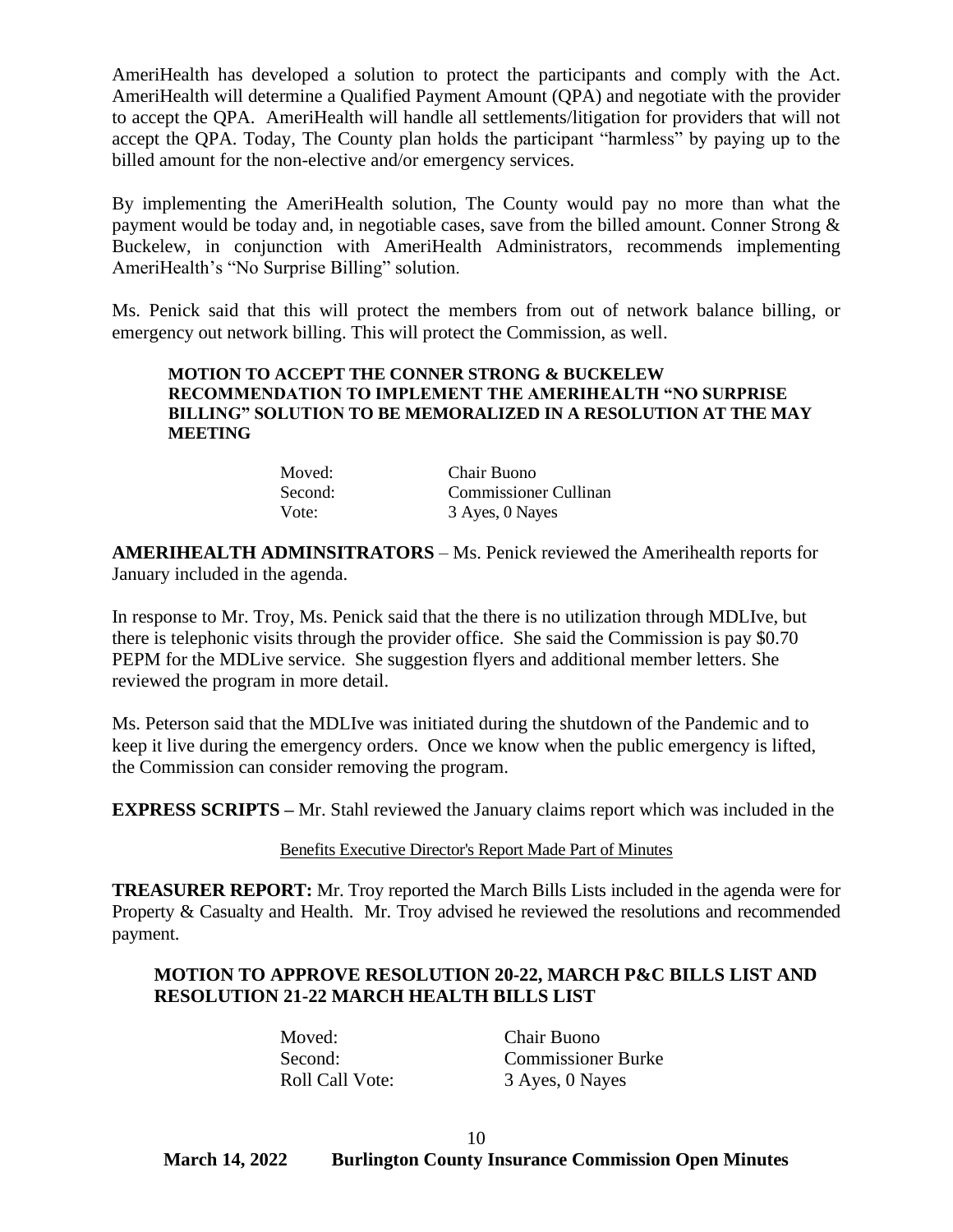**ATTORNEY:** Mr. Craig advised he did not have anything to report and mentioned it was good to see everyone.

**CLAIMS ADMINISTRATOR:** Ms. Signs advised PMA's monthly reports were included in the appendix section of the agenda. Ms. Signs referred to the WC Claims by Quarter Report valued as of 2/1/22. Ms. Signs reviewed the 2022 claim counts compared to 2021 for each of the member entities. Ms. Signs referred to the Year to Date Containment Savings Report, which was included in the agenda for the period of 1/1/21 to 2/1/22 and advised PMA processed 110 bills in the amount of \$75,133. Ms. Signs said there was a savings applied of \$23,333 and the final paid charges were \$51,800. Ms. Signs also reviewed the WC Claims Frequency and Severity by Location and Top 5 Causes Group by Claims Frequency reports which were included in the agenda. Ms. Signs concluded her report unless there were any questions.

**NJCE SAFETY DIRECTOR:** Mr. Prince advised the February - March 2022 All Risk Control Activity Report was included in the agenda. Mr. Prince reported also incurred in the agenda were all of the virtual training programs through March, however if the employees or departments would like to visit the website, we've actually added up until May. Mr. Prince said all the training opportunities available through J.A. Montgomery Consulting were included on page 50 of the agenda. Mr. Prince referred to a copy of Expo schedule that they were hosting around the state. Mr. Prince said this is a method for all of the employees and departments to attend a full day of training with a variety of essential topics that we normally see in the public works and building and grounds. Mr. Prince noted the registration information to attend any Expo was included in the agenda. Mr. Prince reported Mr. Burke previously asked him to visit the Animal Shelter to discuss a respiratory protection issue and said he had an opportunity to speak with Ms. Haines today and provided her with a variety of templates. Mr. Prince said if she needed assistance he could go back and assist her with developing a written template and program. Mr. Prince reported as he mentioned at the last NJCE meeting they were initiating a County Safety Committee for all of the member to attend. Mr. Prince advised they would meet on a quarterly basis via zoom and he was looking for a representative form Burlington County. Mr. Prince said Mr. Burke does a great job with safety and he was wondering if he would like to participate on the committee. Mr. Burke said he would participate. Mr. Prince concluded his report unless there were any questions. In response to Chair Buono's inquiry, Mr. Prince advised yes he did provide a written template to the Animal Shelter which described the various types of respiratory protection that would be required.

#### **OLD BUSINESS:** None

#### **NEW BUSINESS:** None

**PUBLIC COMMENT:** Executive Director asked if there was anyone from the public that wanted to make a comment. There was no one from the public in attendance.

**CLOSED SESSION:** Executive Director read Resolution 22-22, Resolution for Closed Session, and requested a Motion for Executive Session (in accordance with the Open Public Meetings Act, N.J.S.A. 10:4012) to discuss payment authority requests.

### **MOTION TO APPROVE PAR AS DISCUSSED IN CLOSED SESSION**